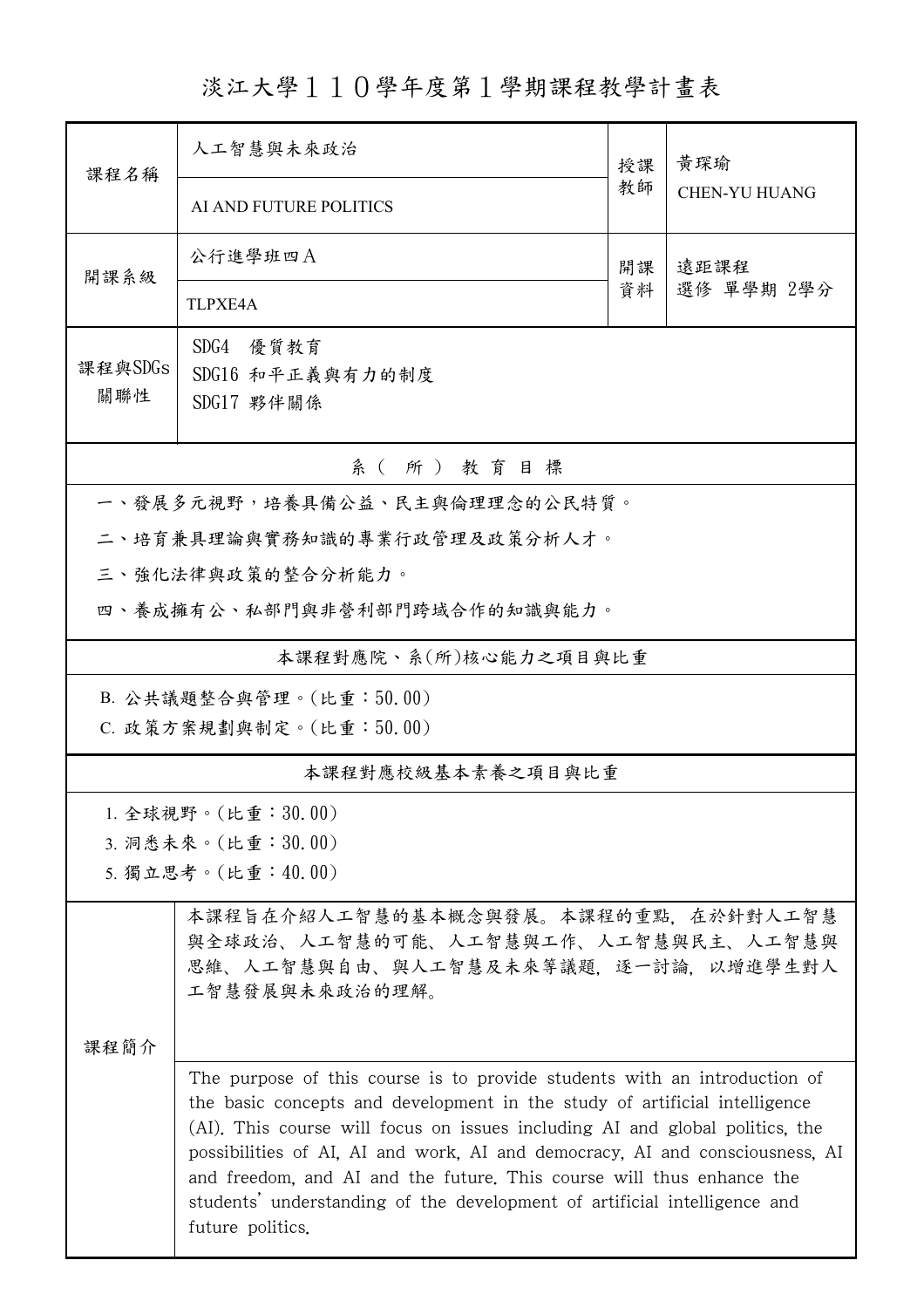## 本課程教學目標與認知、情意、技能目標之對應

將課程教學目標分別對應「認知(Cognitive)」、「情意(Affective)」與「技能(Psychomotor)」 的各目標類型。

一、認知(Cognitive):著重在該科目的事實、概念、程序、後設認知等各類知識之學習。

二、情意(Affective):著重在該科目的興趣、倫理、態度、信念、價值觀等之學習。

三、技能(Psychomotor):著重在該科目的肢體動作或技術操作之學習。

| 序<br>號         | 教學目標(中文)                                       |                      |            | 教學目標(英文)                                                                                                                                                                                                                         |                          |  |  |  |
|----------------|------------------------------------------------|----------------------|------------|----------------------------------------------------------------------------------------------------------------------------------------------------------------------------------------------------------------------------------|--------------------------|--|--|--|
| $\mathbf{1}$   | 學生將能夠對於課程中介紹的人工<br>智慧各項重要議題,有深入的理解<br>並發展分析能力。 |                      |            | Students will be able to develop an in-depth<br>understanding of the important issues in the study<br>of artificial intelligence introduced in this course, and<br>to develop the analytical ability to examine these<br>issues. |                          |  |  |  |
|                | 教學目標之目標類型、核心能力、基本素養教學方法與評量方式                   |                      |            |                                                                                                                                                                                                                                  |                          |  |  |  |
| 序號             | 目標類型                                           | 院、系(所)<br>核心能力       | 校級<br>基本素養 | 教學方法                                                                                                                                                                                                                             | 評量方式                     |  |  |  |
| $\mathbf{1}$   | 認知                                             | BC                   | 135        | 講述、討論                                                                                                                                                                                                                            | 測驗、作業、討論(含<br>課堂、線上)     |  |  |  |
|                | 授課進度表                                          |                      |            |                                                                                                                                                                                                                                  |                          |  |  |  |
| 週<br>坎         | 日期起訖                                           |                      |            | 內 容 (Subject/Topics)                                                                                                                                                                                                             | 備<br>註<br>(請註明為同步、非同步課程) |  |  |  |
|                | $110/09/22$ ~<br>110/09/28                     | 本學期課程介紹              |            |                                                                                                                                                                                                                                  |                          |  |  |  |
| $\overline{c}$ | $110/09/29$ ~<br>110/10/05                     | 「人工智慧與未來政治」教學電影欣賞    |            |                                                                                                                                                                                                                                  |                          |  |  |  |
| 3              | $110/10/06 \sim$<br>110/10/12                  | 主題一:何謂人工智慧? AI 的N種可能 |            |                                                                                                                                                                                                                                  |                          |  |  |  |
|                | $110/10/13$ ~<br>110/10/19                     | 主題二:有關人工智慧的問題 (A)    |            |                                                                                                                                                                                                                                  |                          |  |  |  |
|                | $110/10/20$ ~<br>110/10/26                     | 主題三:有關人工智慧的問題 (B)    |            |                                                                                                                                                                                                                                  |                          |  |  |  |
|                | $110/10/27$ ~<br>110/11/02                     | 主題四: AI & 民主 (A)     |            |                                                                                                                                                                                                                                  |                          |  |  |  |
|                | $110/11/03$ ~<br>110/11/09                     | 主題五: AI & 民主 (B)     |            |                                                                                                                                                                                                                                  |                          |  |  |  |
| 8              | $110/11/10$ ~<br>110/11/16                     | 考前複習                 |            |                                                                                                                                                                                                                                  |                          |  |  |  |
| 9              | $110/11/17$ ~<br>110/11/23                     | 期中考試週                |            |                                                                                                                                                                                                                                  |                          |  |  |  |
| 10             | $110/11/24$ ~<br>110/11/30                     | 主題六: AI & 全球政治 (A)   |            |                                                                                                                                                                                                                                  |                          |  |  |  |
| 11             | $110/12/01$ ~<br>110/12/07                     | 主題七: AI & 全球政治 (B)   |            |                                                                                                                                                                                                                                  |                          |  |  |  |
| 12             | $110/12/08$ ~<br>110/12/14                     | 主題八: AI & 工作         |            |                                                                                                                                                                                                                                  |                          |  |  |  |
| 13             | $110/12/15$ ~<br>110/12/21                     | 主題九: AI & 未來         |            |                                                                                                                                                                                                                                  |                          |  |  |  |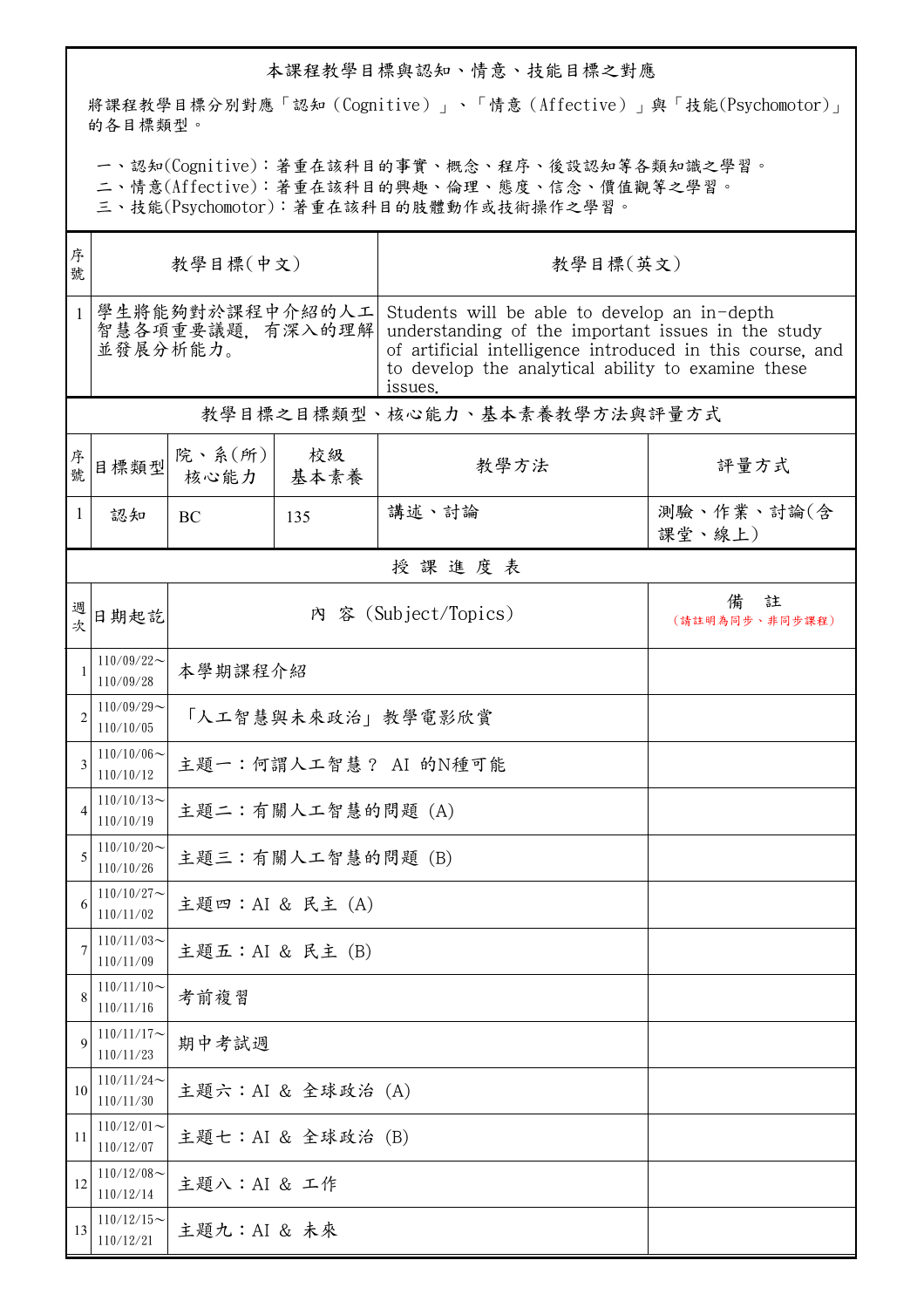| $110/12/22$ ~<br>14<br>110/12/28 | 主題十: AI & 思維 & 自由 (A)                                                                                                                                                                                                                                                                                                                                                                                                                                                                                                                                                                                                                                                                                                                                                                                               |  |  |
|----------------------------------|---------------------------------------------------------------------------------------------------------------------------------------------------------------------------------------------------------------------------------------------------------------------------------------------------------------------------------------------------------------------------------------------------------------------------------------------------------------------------------------------------------------------------------------------------------------------------------------------------------------------------------------------------------------------------------------------------------------------------------------------------------------------------------------------------------------------|--|--|
| $110/12/29$ ~<br>15<br>111/01/04 | 主題十一: AI & 思維 & 自由 (B)                                                                                                                                                                                                                                                                                                                                                                                                                                                                                                                                                                                                                                                                                                                                                                                              |  |  |
| $111/01/05$ ~<br>16<br>111/01/11 | 考前複習                                                                                                                                                                                                                                                                                                                                                                                                                                                                                                                                                                                                                                                                                                                                                                                                                |  |  |
| $111/01/12$ ~<br>17<br>111/01/18 | 期末考試週                                                                                                                                                                                                                                                                                                                                                                                                                                                                                                                                                                                                                                                                                                                                                                                                               |  |  |
| $111/01/19$ ~<br>18<br>111/01/25 | 教師彈性補充教學週                                                                                                                                                                                                                                                                                                                                                                                                                                                                                                                                                                                                                                                                                                                                                                                                           |  |  |
| 修課應<br>注意事項                      |                                                                                                                                                                                                                                                                                                                                                                                                                                                                                                                                                                                                                                                                                                                                                                                                                     |  |  |
| 教學設備                             | 電腦                                                                                                                                                                                                                                                                                                                                                                                                                                                                                                                                                                                                                                                                                                                                                                                                                  |  |  |
| 教科書與<br>教材                       | 佩德羅. 多明戈斯 /《大演算:機器學習的終極演算法將如何改變我們的未<br>來, 創造新紀元的文明?》<br>哈拉瑞 /《人類大命運:從智人到神人》<br>鐵馬克 / 《Life 3.0: 人工智慧時代, 人類的蛻變與重生》                                                                                                                                                                                                                                                                                                                                                                                                                                                                                                                                                                                                                                                                                                   |  |  |
| 參考文獻                             | Brynjolfsson, E. and McAfee, A. (2016) The Second Machine Age: Work,<br>Progress, and Prosperity in a Time of Brilliant Technologies (New York: W.<br>W. Norton & Company).<br>Hayles, N. K. (1999) How We Became Posthuman: Virtual Bodies in<br>Cybernetics, Literature, and Informatics (Chicago: University of Chicago<br>Press).<br>Hudson, V. M. (2019) Artificial Intelligence and International Politics (Boulder,<br>CO, Westview Press).<br>Keen, A. (2018) How to Fix the Future: Staying Human in the Digital Age<br>(New York: Atlantic Monthly Press).<br>Kurzweil, R. (2013) How to Create a Mind: The Secret of Human Thought<br>Revealed (New York: Penguin Books).<br>Lee, Kai-Fu (2019) AI Superpowers: China, Silicon Valley, and the New<br>World Order (New York: Houghton Mifflin Harcourt). |  |  |
| 批改作業<br>篇數                       | (本欄位僅適用於所授課程需批改作業之課程教師填寫)<br>篇                                                                                                                                                                                                                                                                                                                                                                                                                                                                                                                                                                                                                                                                                                                                                                                      |  |  |
| 學期成績<br>計算方式                     | %<br>◆出席率:<br>◆平時評量:40.0 % ◆期中評量:30.0 %<br>◆期末評量:30.0 %<br>$\blacklozenge$ 其他〈 〉:<br>$\%$                                                                                                                                                                                                                                                                                                                                                                                                                                                                                                                                                                                                                                                                                                                           |  |  |
|                                  |                                                                                                                                                                                                                                                                                                                                                                                                                                                                                                                                                                                                                                                                                                                                                                                                                     |  |  |